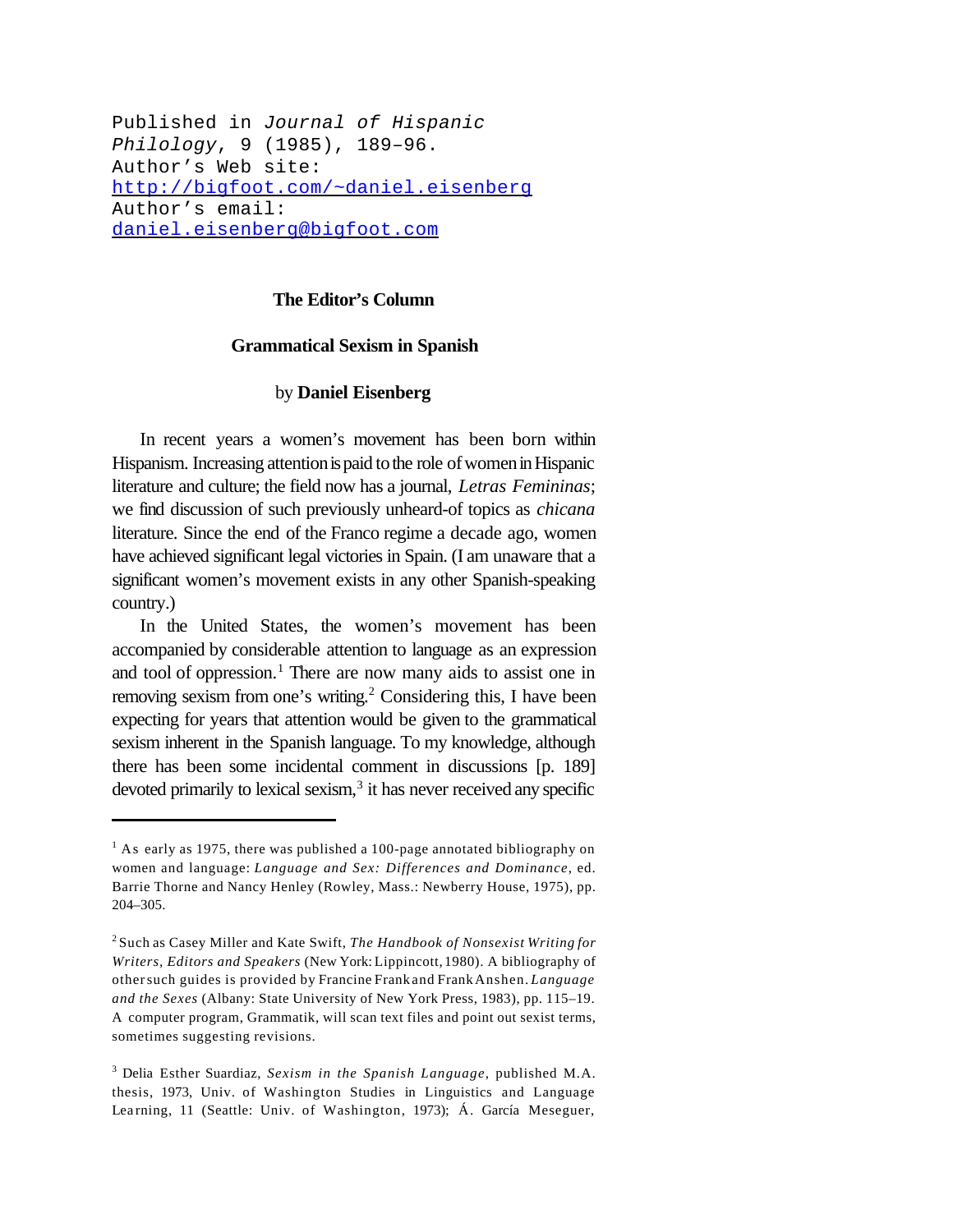attention. Not a single article or dissertation. The longest discussionof avoidance of sexist language in Spanish is an article on how Puerto Rico complies with US federal laws on the topic.<sup>4</sup> Spanish grammatical sexism is a non-topic.<sup>5</sup> And this is surprising, since Spanish is, of the major world languages, that in which the masculine most dominates, linguistically, the feminine.<sup>6</sup> Even if Spanish culture is not that in which the masculine most dominates[p.191] the feminine—something I have not the knowledge to determine—some link betweenthe language and

*Lenguaje y discriminación sexual* (Madrid: Cuadernos para el Diálogo, 1977; reprinted Barcelona: Montesinos, 1984 [reprint not seen]). I have taken several examples from Suardiaz's first chapter, but others, though surprising, could not be accommodated; she points out,for example,that a man,in Spanish, can refer to his wife as "la familia" ("la familia me espera en el coche"), but a woman cannot so designate her husband. Suardiaz concludes with a critical discussion of the bias in the Spanish language against homosexuality.

<sup>&</sup>lt;sup>4</sup> Rose Nash, "Verbs, Gender, and Civil Rights: Puerto Rican Spanish Responds to the Law," *Word*, 33 (1982), 81–95. (I would like to thank Tom Lathrop forthis reference.) García Meseguer, pp. 244–45 and 251, has some brief recommendations.

<sup>&</sup>lt;sup>5</sup> There has also been no study, parallel to Robin Lakoff's classic "Language" and Women's Place" (*Language in Society,* 2 [1973], 45–79; reprinted with a further essay in *Language and Women's Place* [New York: Harper and Row, 1975]) of the link between women's role in society and their use of language. Thorne and Henley cite Susan Hardin, "Women and Words in a Spanish Village," in *Towards an Anthropology of Women*, ed. Rayna Reiter (New York: Monthly Review Press, 1975); Francine W.Frank, in the bibliography accompanying her "El género gramatical y los cambios sociales," *Español Actual,* No. 43 (1985), 27–50, has nothing more recent.

<sup>&</sup>lt;sup>6</sup> Of course Spanish has close competition from other Romance languages, reflecting the sexism ofLatin.Genderis an important characteristic of the entire Indo-European language family, although according to Muhammad Hasan Ibrahim its origin is accidental (*Grammatical Gender: Its Origin and Development* [The Hague: Mouton, 1973]). Basque and Hungarian, in contrast, have no noun genders at all.

The reasons for calling Spanish the most sexist language are: 1) its masculine pluralrule,discussed furtherbelow("it is only few languages that can use the plural masculine in the same way as…Spanish *los padres*"; Otto Jesperson, *The Philosophy of Grammar*[New York: Norton, 1965], pp. 232–33); 2) Spanish's unique feminine (i.e., subordinate) first and second person plural subject pronouns (García Meseguer, p. 199); and 3) according to a lecture by Anne Tukey, author of "Kinship Terminology in the Romance Languages," Diss. Michigan, 1962 (*DA*, 23 [1962], 1014–15), Spanis h leads the Romance languages in using derivatives of male kinship terms for female relatives, i.e., Spanish "tío"/"tía," French "oncle"/"tante"; Spanish "hermano"/"hermana," French "frère"/"soeur," Italian "fra tello"/"sorella." For confirmation of the "leadership," in this sense, of Spanish, see García Meseguer, p. 211.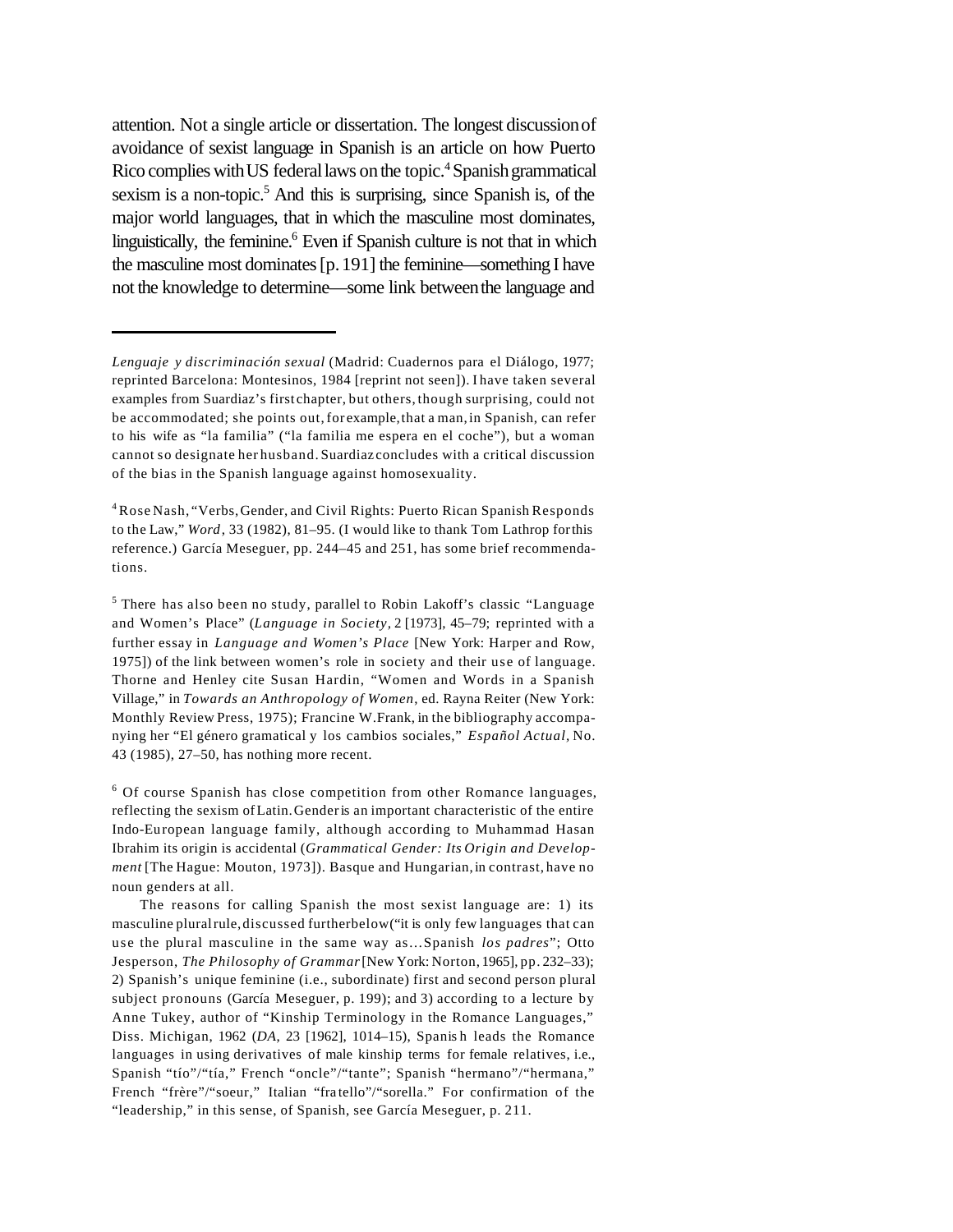the culture is undeniable. It says something that it is Spanish which has contributed to English the term *macho*, and later machismo.<sup>7</sup>

We first need to identify the ways in which the masculine is superior to the feminine inSpanish. The most obvious is the rule, taught to every beginning student of Spanish, that the masculine plural is used for any group with a male element, regardless of proportion: "mis hijos son cuatro: un varón y tres hembras."The masculine pluralis also used for a male-female pair: "mis padres," "los ReyesCatólicos," "los señores Pérez." These are part of a larger phenomenon: one uses the masculine unless there is reason to use the feminine; the masculine form is the default. The masculine is assumed to include reference to the feminine in such words as the pronominal *uno*; it is also used as the generic or undifferentiated plural: "los españoles son simpáticos." "Los hombres" is used to mean 'people' (although, in a curious contrast, "los toros" does not mean 'cattle,' nor "los gallos" 'poultry'). "El que" is assumed to include feminine referents, "la que" is not; one cannot say, in Spanish "el o la que." It is the masculine definite article, never the feminine, which is used to nominalize an infinitive ("el amar es dulce").

Another type of masculine dominance is the "unmarked" nature of masculine forms. The masculine is the basic or standard form, the feminine a derivationfromit:"inglés"/"inglesa"; "profesor"/"profesora." Even though the evolutionary processes were different, pronouns follow the same pattern, with the male pronoun being shorter and easier to use: "él" is shorter than "ella," "aquél" than "aquélla." The masculine third person subject pronoun "él" resembles the definite article "el," but "ella" is a syllable longer than "la."

Reinforcing the dominance of the masculine gender is the neuter's resemblance to it. "Esto," "eso," "aquello," "lo," and "ello" have [p. 192] the *-o* ending associated with the masculine. In the case of adjectives, the neuter and masculine coincide: "no sabemos lo que nos espera, pero será bueno," "es necesario que…"

There are some lessimportant ways, not often noted, in which the masculine triumphs over the feminine in Spanish. A few may be more social than linguistic, such as the derogatory use of the feminine definite article, but not the masculine, with a proper name: "la Maruja," "la Pepa."While the *-o* masculine ending is changed to *-a* to formfeminine

*<sup>7</sup>* Frank and Anshen, p. 35, point out that *macho* in English is dated from 1928, and *machismo* from1947. A colorfulrecent example of popularlexicalinnovation is the coining of the term *machisma,* used to designate "traits in a woman that… are at the masculine end of every psychological masculine/feminine scale" (Grace,\ Lichtenstein,*Machisma: Women and Daring* [Garden City:Doubleday, 1981], p. l8).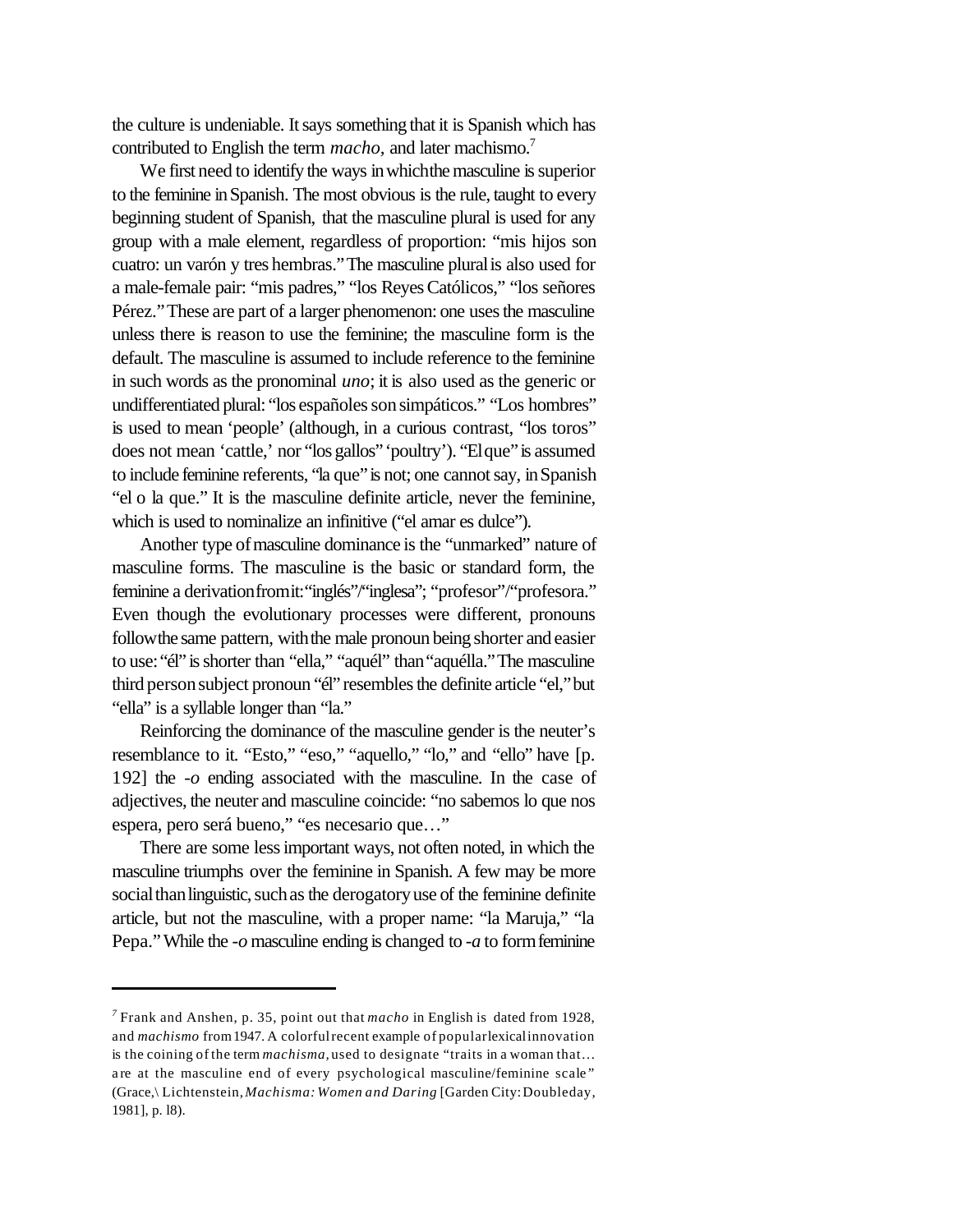nouns referring to sexed living things ("perro"/"perra," "hermano"/ "hermana"), it is sexist that the same is not permitted, or only reluctantly permitted, with terms for the names of professions: "la primer ministro," "la abogado," "la médico," and "la catédratico" (Suardiaz, p. 14).

Embedded in the structure of the language, however, are the contractions "al" and "del," which exist only in the masculine, and the apocope of masculine forms, shortening "bueno" to "buen" and "alguno" to "algún," but not affecting "buena" or "alguna." In Spain, the masculine direct object pronoun has four forms ("lo"/"le," "los"/"les"), the feminine only two. Finally, of nouns ending in *-o*, only a small number are feminine, while of words ending in *-a*, a much larger proportion are masculine. Before feminine nouns beginning with stressed *a-* ("agua," "alma"), the masculine article is used.

All of this, then, adds up to substantial dominance by the masculine. A logical question is how the sexes could, at least intheory, be placed on equal grammatical footing.

Removing sexism from Spanish is perhaps not such a difficult project, in theory, as might be thought. Its possessive "su" avoids, for example, the "third person possessive" problem of English; in Spanish one need not concern oneself with saying "his and her" every time an impersonal possessive is wanted ("if everyone would take his or her seat…"), nor be concerned about the order of the two elements. As Spanish permits the omission of subject pronouns, it allows the related "he/she" problem, in some instances, to be avoided altogether.<sup>8</sup> In Spanish, in contrast with the English "man" [p. 193] and "woman," "male" and "female," "hombre" and "mujer" are equal in length, as are "varón" and "hembra." Because Spanish seldom forms words by agglutination, one is spared the problem of sexist compound words ("mankind,""doorman,""brotherhood"),whose modification produces awkward or seemingly unacceptable substitutes ("chairperson," "gunperson,""freshperson,""personkind").Mostimportant, as Spanish flexions are suffixal ("primo"/"prima" rather than French "cousin"/"cousine," with change of the "i" signaled by the now-silent "e"), it is relatively easy to tinker with them, and efficiently strike a massive blow for sexual equality with a small number of conceptually modest changes. Precisely because Spanish is so overtly sexist, it is readily susceptible to reform.

The most important move towards linguistic sexual equality in Spanish would be to expand its currently vestigial neuter to all parts of

<sup>8</sup> See Casey Miller and Kate Swift,*Words and Women* (Garden City: Doubleday, 1976), p. 32; and K. K. Ruthven, *Feminist Literary Studies: An Introduction* (Cambridge: Cambridge University Press, 1984), p. 66.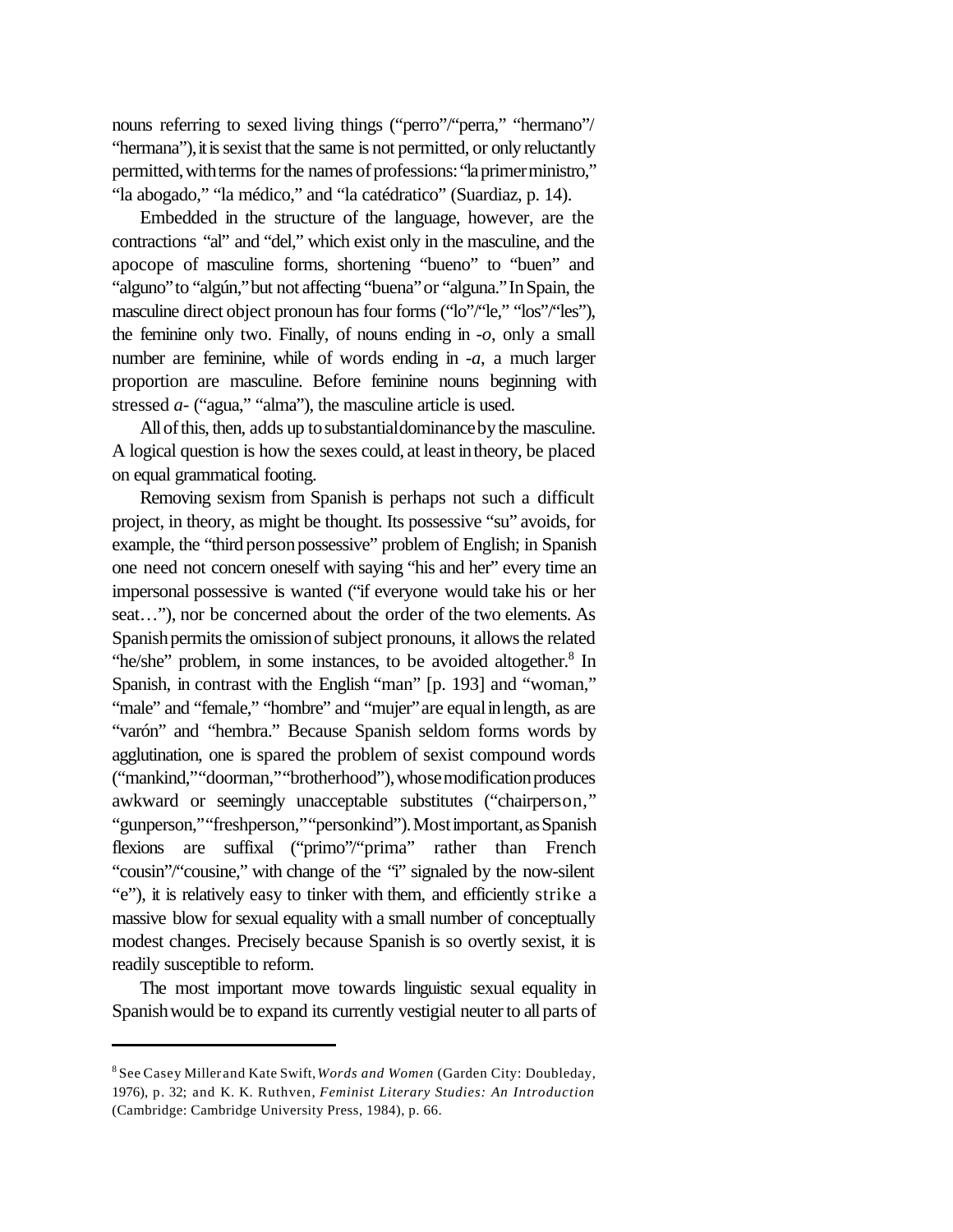speech with gender markers, nouns, adjectives, and pronouns. The neuter would be used when it was undesirable, unnecessary, or impossible to designate a gender; it, rather than the masculine, would be the default. "Is there a professor of mathematics at X University?" would use the neuter, as the sex of the professor is unknown and irrelevant; the neuter plural would serve for groups of mixed gender, akin to the English "children" or "siblings."

The first step in this direction would be to exchange the neuter article and pronouns with masculine ones, making "el," "él," "éste," "ése," and "aquél" neuter gender articles and pronouns, and the corresponding neuter forms, masculine. (Of course, there would be neuter demonstrative adjectives as well as pronouns, "éste" pronoun and "este" adjective.) Thus the sentence "El que quiere acompañarme, que venga" would be gender-neutral, as would "el querer" and other nominalized infinitives. "Lo" and "la," "ello" and "ella," "ésto" and "ésta" would be male-female pairs, more logical than such currents ones as "él" and "ella." As it would be quicker to use nongendermarked forms, there would be a bias in favor of their use, rather than the present bias in favor of the shorter masculine forms. Similarly, apocoped adjectives, now masculine, would become neuter ("buen," "un," etc.). "El buen estudiante" would designate a good student of either sex, "la estudiante buena" a good female student, and "lo estudiante bueno" a good male student.

In what other instances would the neuter be used? While [p. 194] philosophically it would seem sensible and beneficial to restrict noun gender to sexed animals, I cannot see, given the Spanish flexional system, how the gender could be removed from nouns ending in*-o* or -a. There are many pairs of words distinguished only by gender ending, "libro"/"libra," "caso"/"casa," and so on. The Spanish system can even have a certain charm, as in "naranjo"/"naranja." The system could be rationalized, though, by 1) creating masculine forms in  $-o$  in those cases inwhichthe *-a* ending is presently used for both genders: "pianisto" 'a male pianist,' "astronauto" 'a male astronaut' etc., 2) using the *-a* ending in place of *-o* for female professionals, "ministra," "ingeniera," "abogada," etc., <sup>9</sup> and 3) making gender correspond absolutely with the ending, i.e. "lo mano" 'the hand,' "lo curo" 'the priest,' "lo papo" 'the pope,' "la día" 'the day.'

<sup>&</sup>lt;sup>9</sup> A conflict exists at present between the feminine names of some professions and the names for females practicing such professions ("la política" 'the lady politician,' 'politics'; "la música" 'the female musician,' 'music'). Such could be eliminated by using the neuter form in *-e* proposed below for the name of the profession: "el músique," 'music,' etc.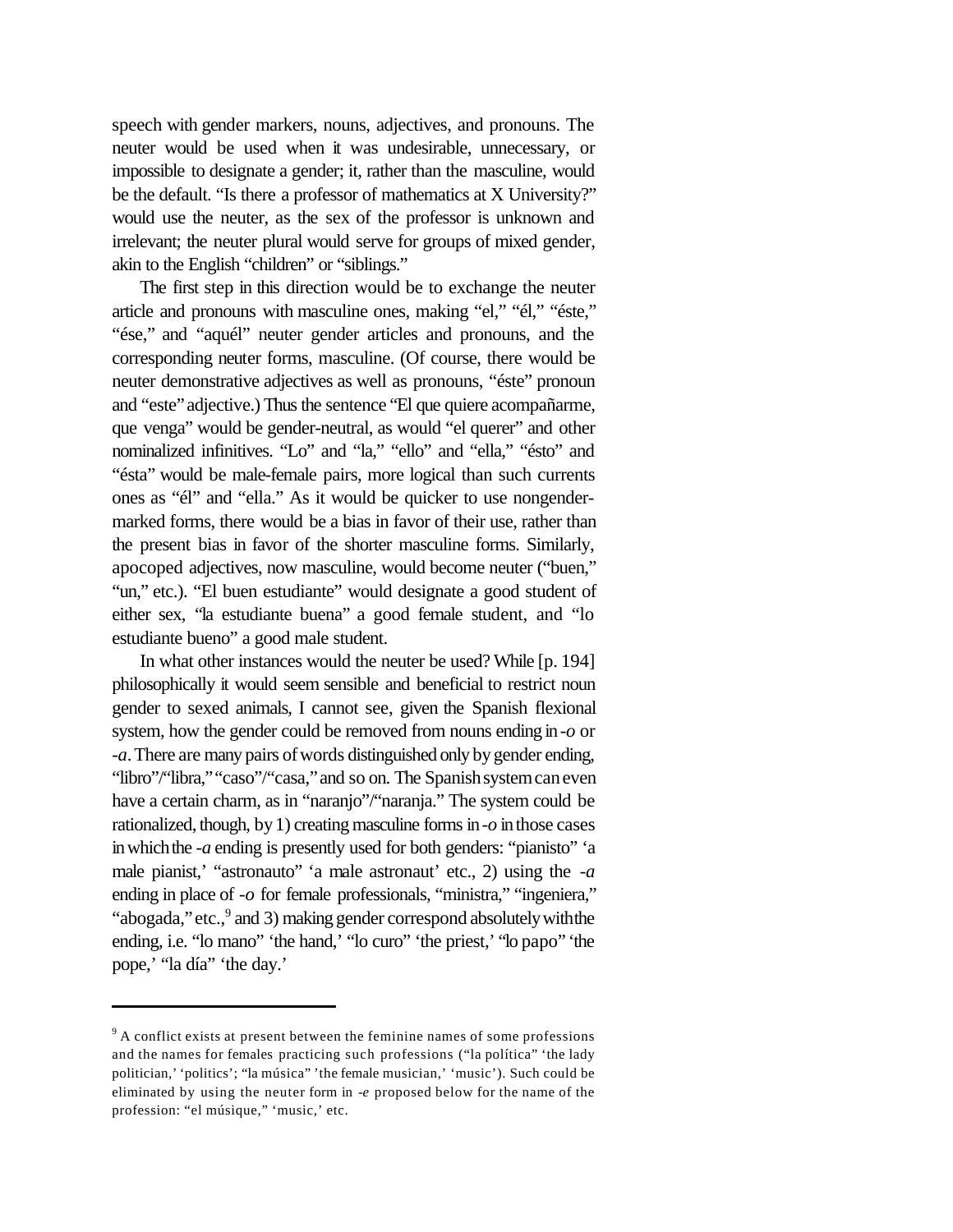However, most nouns not ending in *-o* or *a* could become neuter: "un papel importante" would then be neuter in noun, adjective, and article, as would "un ciudad grande."<sup>10</sup> Unmarked masculine forms would become neuter, used for both genders: "el francés"'the French person,'"elpresidente"'the president(of either gender),' and—a great advance—"señor"'Mr., Mrs., or Ms.,' 'sir or madam.'Inthose cases in which it was desirable to indicate gender such could be done through the article, "la presidente" 'the female president,' "lo francés" 'the Frenchman.'<sup>11</sup>

We are still without a neuter or non-sex-marked plural, as well as a general adjectival and nominal neuter singular. Spanish already [p. 195] uses *-e* and *-es* as non-sex-marked endings, in noun plurals ("relojes," "ciudades"), the singulars of nouns of both genders ("valle," "clase"), adjectives ("importante(s)"), and in the indirect object pronouns "le" and "les." It is a logical extension, in fact already proposed by feminists in Spain (García Meseguer, p. 247) to use this ending to create neuter plurals: "mis hijes" is thus 'my children,' and "mis hijos," removing its present ambiguity, 'my sons.' "-e" and "-es" would be neuter adjective endings, i.e. "buene" (apocoped form "buen") and "buenes." The new neuters "este," "ese," and "aquel" would have as plurals "estes," "eses," and "aquelles"; "nosotres," "vosotres," and "elles" would be neuter subject pronouns; the neuter definite articles would be "el" and "les"; the indefinite articles "une" (apocoped form"un") and "unes."As direct object pronouns, "le"and "les" would have a neuter function.

The only remaining problems are those few cases in which male and female pairs are distinguished by more than the *-o* and *-a* endings. One category of these is titles of nobility: "el rey"/"la reina," in which "los reyes" means both 'the kings' and the male-female pair 'the king and the queen'; "el duque"/"la duquesa," etc. However, there is no need to reform inherently archaic terms of nobility.

 $10$  The exceptions would be pairs with varying meaning in masculine and feminine : "el (–> lo) corte"/"la corte," and words with reference to sexuality: animals such as "buey" and "semental," terms of nobility ("rey, "duque"), discussed later, and "padre" and "madre."

<sup>&</sup>lt;sup>11</sup> For nouns not ending in *-o* or *-a*, I would recommend against the conservation of feminine markers ("presidenta") and creation of marked masculine forms in *-o*, i.e. "presidento," "franceso," "señoro." A goal is to remove superfluous gender markers, and these are redundant in most cases.(The exception:when no article is used, with the articleless predicate noun ["es francesa"] and with the singular or third person plural unstressed possessive adjective ["miseñora"].) However, the augmentative suffix *-ono* would be required, parallel to *-ona*, for use with nouns ending in *-o*.